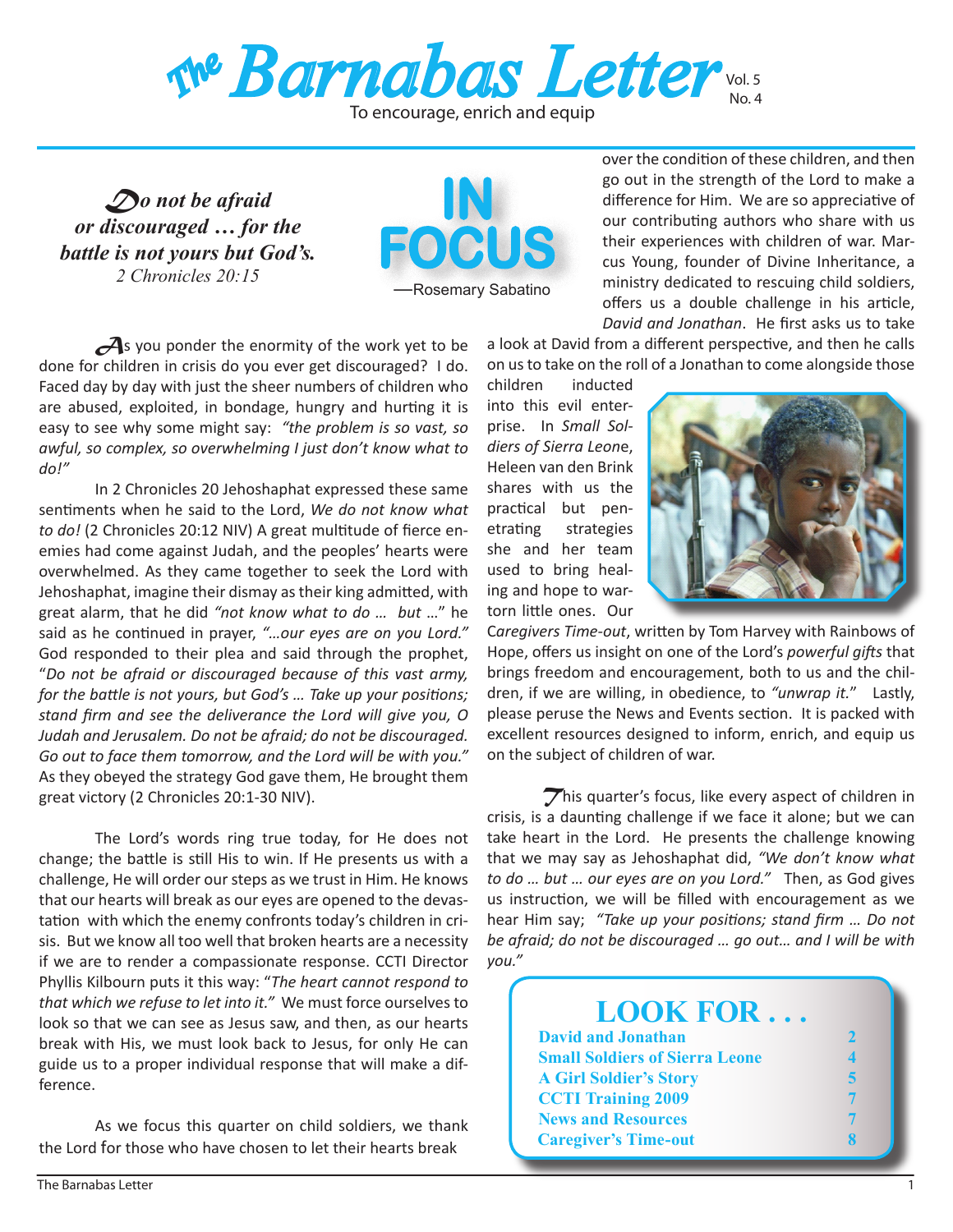# David and Jonathan:

# Child Soldier and Caregiver

**—Marcus Young**



**E**pic stories in the Old Testament are full of characters that had their beginnings as children at risk. To name a few: Moses arrived on the scene as an abandoned baby, Esther was an orphan in the king's harem and Daniel was a child of war. Young David also comes to mind. He was probably somewhere between 12—15 years old when he went to battle Goliath, and therefor David could be considered a child soldier. God's intention has always been to redeem the history of children this way and to create amazing stories of grace. He takes great pleasure in doing so by involving his people, the church. One of God's people that sacrificially invested in the life of a child was Jonathan. His life and covenants with this young child soldier left a profound impact on history and offer a model for the church to follow.

> *As Jonathan laid down his own agenda, a mystery occurred; a weaving of souls that few people experience.*

 David didn't have it easy and, in some ways, he could be considered a marginalized kid. His older brothers dismissed him, and his father intentionally excluded him when Samuel was looking for a king to anoint. Clearly, no one considered David to have "the right stuff." So, naturally, David's brothers scoffed at him when he brought them food at the army camp where Goliath mocked the God of Israel.

 What a sight that must have been: tents with ragged banners fluttering like broken wings in a sprawling web across the valley and men in haphazard battle rank. Prince Jonathan was there. He was around 20 years old, several years David's senior. My personal guess, from stories of Jonathan's courage and conflicts with his father, is that King Saul was restraining his son from confronting Goliath. All other men in the army were shaking in their sandals, so the mighty king Saul made the decision to send a child out to this giant as a token sacrifice of war. He probably didn't believe David really could make a difference but thought it might buy the Israeli army some time for a real "miracle." David was put in an unfair and extremely dangerous position because of a poor decision by an adult.

 Satan meant to destroy David, the child king, and rout the Israeli army that day, but God (as He always does) destined it for good.

## § First Covenant:

 We are all familiar with what happened next, so let's fast forward to the scene in 1 Samuel 18:1-3 where David stood before Saul, grasping Goliath's severed head by the hair. At this particular juncture Jonathan looked at David, a lowly, marginalized child soldier, and crossed the great divide by entering into a covenant with him that still impacts us to this day. Jonathan's possessions were extremely valuable—his cloak represented his royal position, and his sword reflected his identity as a warrior—but he freely gave them to David. As Jonathan laid down his own agenda, a mystery occurred; a weaving of souls that resulted in an intimate communion that few people ever experience. Jonathan's first covenant with David led to several more.

## § Second Covenant:

 In 1 Samuel 19-20 we encounter royal court drama as Jonathan looked out for David while he served his father, King Saul. This culminated in a second covenant when Jonathan gave David a vow of personal truth and safety. David was feeling pressured and under attack by Saul. In denial at first, Jonathan passionately rebutted, "If there is such ill feeling in our house, may God deal with us severely!" (paraphrased), but he promised to ascertain his father's intentions toward David and keep him safe, even at his own peril. Saul replied by attempting to kill Jonathan with his spear. At their parting, before David escaped, Jonathan made David reaffirm his vow of friendship to him and his family because he loved David as he loved his own soul.

# §

# Third Covenant:

 The third covenant occurs in 1 Samuel 23:16-18, as David was hiding in the wilderness of the hills of Horesh because Saul was pursuing him "like a flea on a dog." Jonathan found David on a wooded hill and pledged, "*You will be king and I will be next to you.*"

In this statement, Jonathan made a most costly and weighty covenant: he laid down that for which he was born, and by right could claim as his calling in the Lord, and offered it instead to David.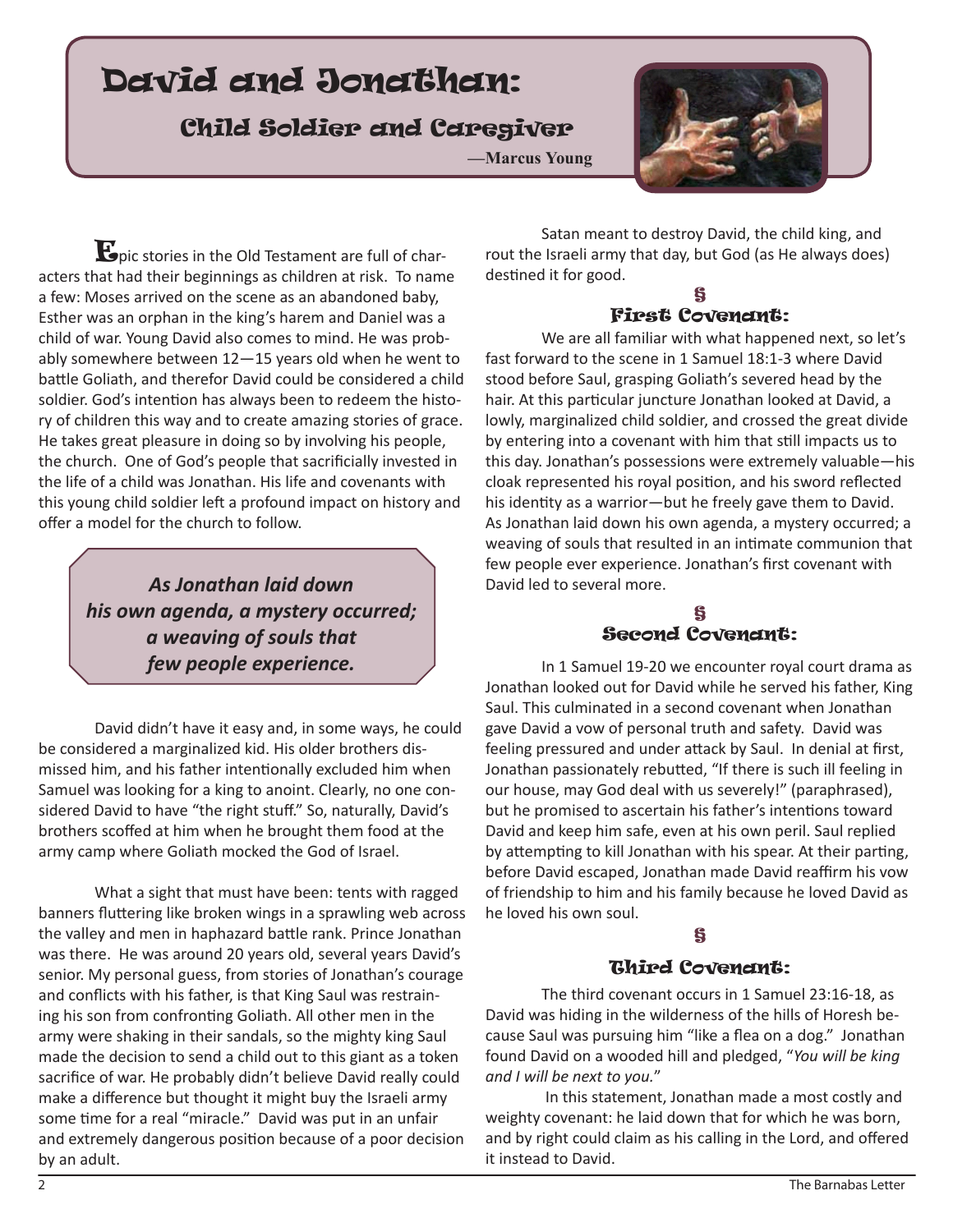# Application:

God has intentionally given us multiple Biblical examples of such covenantal acts of service to raise others to a higher place. David did this for Solomon in the building of the temple even though it was his personal dream. Barnabas set aside the accolades of traveling with the apostle Paul in order to train up young John Mark who had failed in ministry. So, we would do well to learn from the covenants Jonathan made with David.

In Jonathan's first covenant, we find the act of caring for immediate physical and material needs, which is the practical first step in acting out compassion. In Jonathan's case, this required sacrificially giving material resources that were not merely costly, but were also part of his identity. In the West, we often allow our possessions to become a part of us, making it all the harder to give them away. But if we adopt Jonathan's approach to generosity, we don't just get the feelgood sentiment of knowing we helped someone: we actually give them the wherewithal to begin walking out their unique destiny.

> *God has given us examples of covenantal acts of service that raise others to a higher place*

 In the second covenant, we see that Jonathan became vulnerable and created a safe place for David to confide in him. However, he offered David not only emotional safety but physical safety as well. Jonathan acted at the risk of his own wellbeing and even his life. We as well, when we seek to create a safe place for orphans and child soldiers to find healing, will find that many times our intervention incites the wrath of local governments and other groups with vested interests. The church, especially in a local context, may alienate us as well, since they are afraid to risk association with radical political groups. But if we do not stand for these children, who will? 

 In the third covenant, Jonathan poured out his own rights and even his own "destiny" on David's behalf so that David might bring to fulfilment his calling as king of Israel. There are certain aspects of our calling we can and should walk out personally, but there are others that, unless we invest them in someone else, will cause our calling and destiny to lack true breadth and depth. Jonathan did this for David, paving the way for him to become the greatest king of Israel. Jesus modeled this in the highest extreme on the cross by laying down his kingly rights to rule the earth to redeem a beautiful bride.

*God's Kingdom will always prosper when we lay down our lives for marginalized children.*

I am humbly writing this today as the recipient of such sacrificial investment. For four generations (the last 120 years), my family has been sowing their lives in frontier mission work among the people of Asia. This heritage has given me not only unique perspective but also has paved the way for the work that we at Divine Inheritance have been doing to rescue child soldiers since 1997. This work is extremely challenging, but at the heart of our mission is a core belief that God's Kingdom will always prosper when we lay down our lives for marginalized children; they are the tiny mustard seeds that will bring a great harvest! And it is true.

The child soldier situation is dire and seems overwhelming. And the problem is not unique to Africa. As many as 1/3 of the world's 350,000 child soldiers are in Asia, yet can you name one ministry addressing this issue in Asia? Where is the church? While the enemy of our souls is raising up armies of children as brutal, hardened killers, God's design is to raise them up as an army of His love. However, this is not going to happen without the involvement of God's people (i.e., you and me).

At the end of David's days, the testimony of scripture says, *"David served the purpose of God for his generation"* (Acts 13:33). It took a Jonathan to come alongside David to make this happen. With whom is the Lord calling you to covenant today? Given Father God's inclination toward the orphan, the outcast and children at risk, He may be calling you to a child soldier. May we all respond to God's grace as Jonathan did, by investing in the "least of these" that they might become the future leaders of their troubled nations. Selah.

*As a 4th generation missionary whose family was at the forefront of two historical church movements in Southeast Asia, Marcus Young began mission work as a young man. For the past 15 years, Marcus and his wife Alyxius have found creative ways to bless politically unsettled regions in Asia. They have successfully worked in many expressions of mission but their passion has been children at risk. In their pioneering work with child soldiers, they have rescued many children from soldiering and are now giving them care and hope. Marcus is a perceptive and penetrating voice to the church in our day on social justice issues.*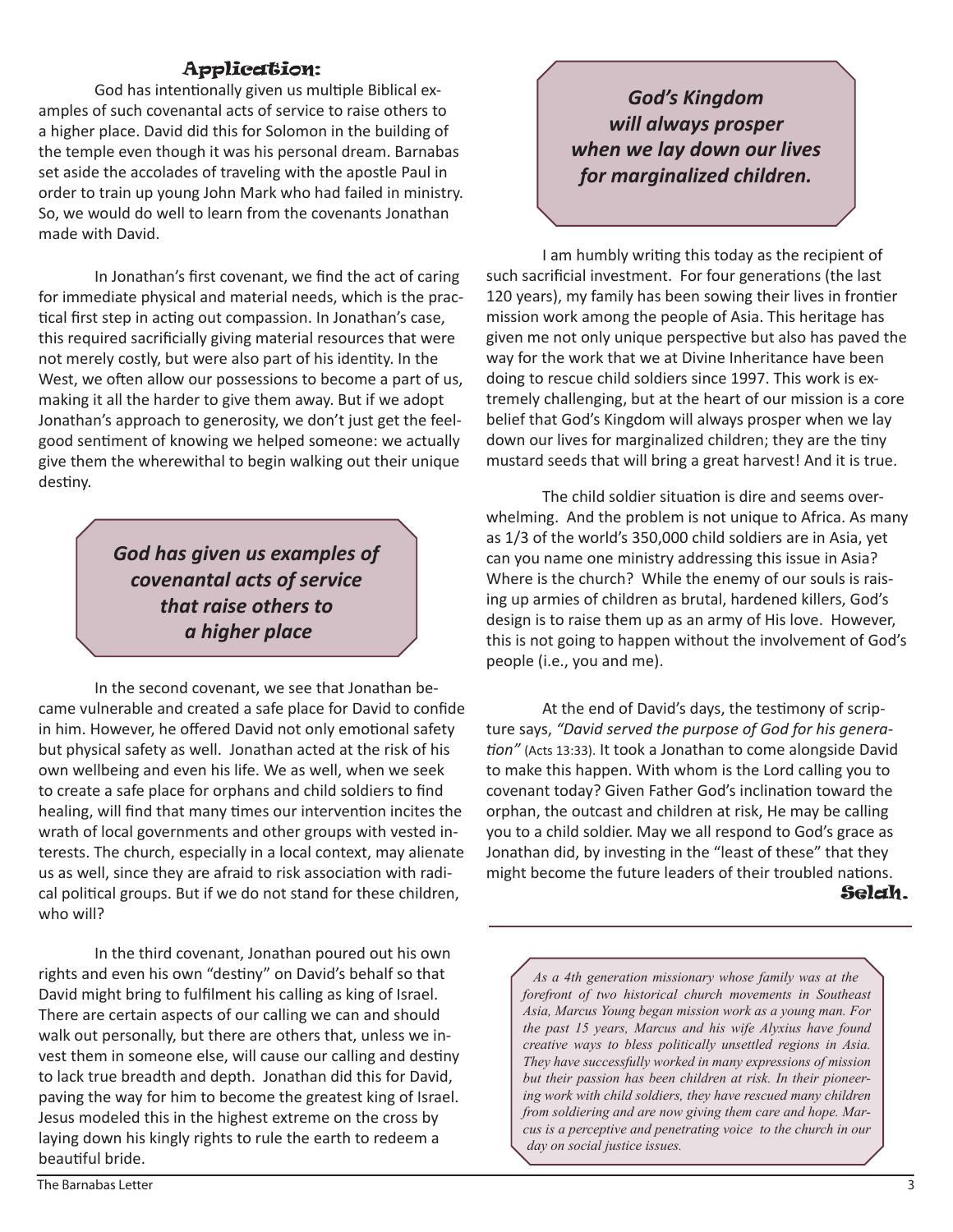

# The Small Soldiers of Sierra Leone



*"During the war, I was only a small boy. One time we were running. Then we met rebels. They captured us. They made us stand in lines. Then they shaved our heads and started giving us cocaine. They cut us above our eyes and put the cocaine in the wound. My brain was mixed up when I was drugged. I would see people double. I could easily shoot them. We killed many people― I can't remember how many. Their bodies were put in a lorry." ―Anonymous child soldier from Sierra Leone* 

**1. Who am I?**

From 1991 to 2002 the West African country of Sierra Leone was ravaged by a brutal war. One of the horrible characteristics of this war was the fact that many children were forced to fight most of them with the rebel army.

In 2003 Rainbows of Hope began a work with children in the capital city of Freetown which, at that time, was crowded with tens of thousands of refugees from all over the country. From 2003–2006 our team ministered to many children and young people in refugee camps, brothels, juvenile prisons, and in many communities in and around Freetown. In 2006 it was decided that the project would be shut down. However, I decided to stay on to see if the Lord still had a work for me to do in this country. Soon I was invited to help out in a Catholic school for the deaf in a rural area. The school was reopened after the war and, at that time, it was discovered that some of the boy students had been captured by the rebels and used as child soldiers. Most of them had survived deeply traumatic circumstances, and the Sister in charge of the school asked me to spend some time with them.

This article is a short description of some of the activities the boys and I engaged in as I visited about once per month. Since I didn't know sign language, and to ensure continuity during my absence, I asked the children to identify a teacher whom they trusted and whom they wanted to be part of our meetings. They chose a male teacher who proved to be a valuable friend and mentor to the boys.

The main objective of our meetings was to help the boys establish a new identity. In addition, we wanted to bring healing to their memories so that they could start dreaming of a brighter future. The methods we used towards our objectives can easily be adjusted for any group of children who have experienced deep trauma.

Over a period of four months I met about five times with the boys. However, after my departure they continued to work with their teacher. During the meetings the following issues were addressed.

This was the self identity phase. During the first session we brought paint and large sheets of wall paper. Every boy painted his name on the paper and decorated it as he desired. One boy drew a vivid picture of an extremely traumatic experience he had in the war. Most of the others decorated the paper with colorful dots and lines.

In the next session we offered each boy a simple workbook entitled "The Book About Me," in which we wanted them to answer

the following questions: What is your name?; Do you know the meaning of your name?; Why did your parents give you that name? What are some of the things you enjoy doing? What are the things you like about yourself? What do others like about you? Each boy placed his own picture on the front of the book, and then could fill the pages with stories and drawings, etc. They could also invite others to write in their book as well, especially under the section, "What do others like about you?"

## **2. What does God say about me?**

This was the spiritual identity phase. As the healing process was just beginning, we felt it was important for the boys to know some of God's thoughts about them. To this end we discussed four basic truths and backed them up with scriptures.

- I am made in the image of God (Genesis 1:27).
- *God knows all about me* (Psalm 139:1-5). *•*
- *God loves me and wants to forgive all my sins* (John *•* 3:16; 1 John 1:8,9).
- *God has good plans for me* (Jeremiah 29:11). *•*

Often our first response to child soldiers is to see them as victims who need healing. However, many of them have legitimate guilty feelings that must be addressed. Some of these feelings may be justified and some self-imposed. As we worked with the boys we wanted to help them see that, on the one hand, they had no choice and were forced to commit some of the atrocities they felt guilty about.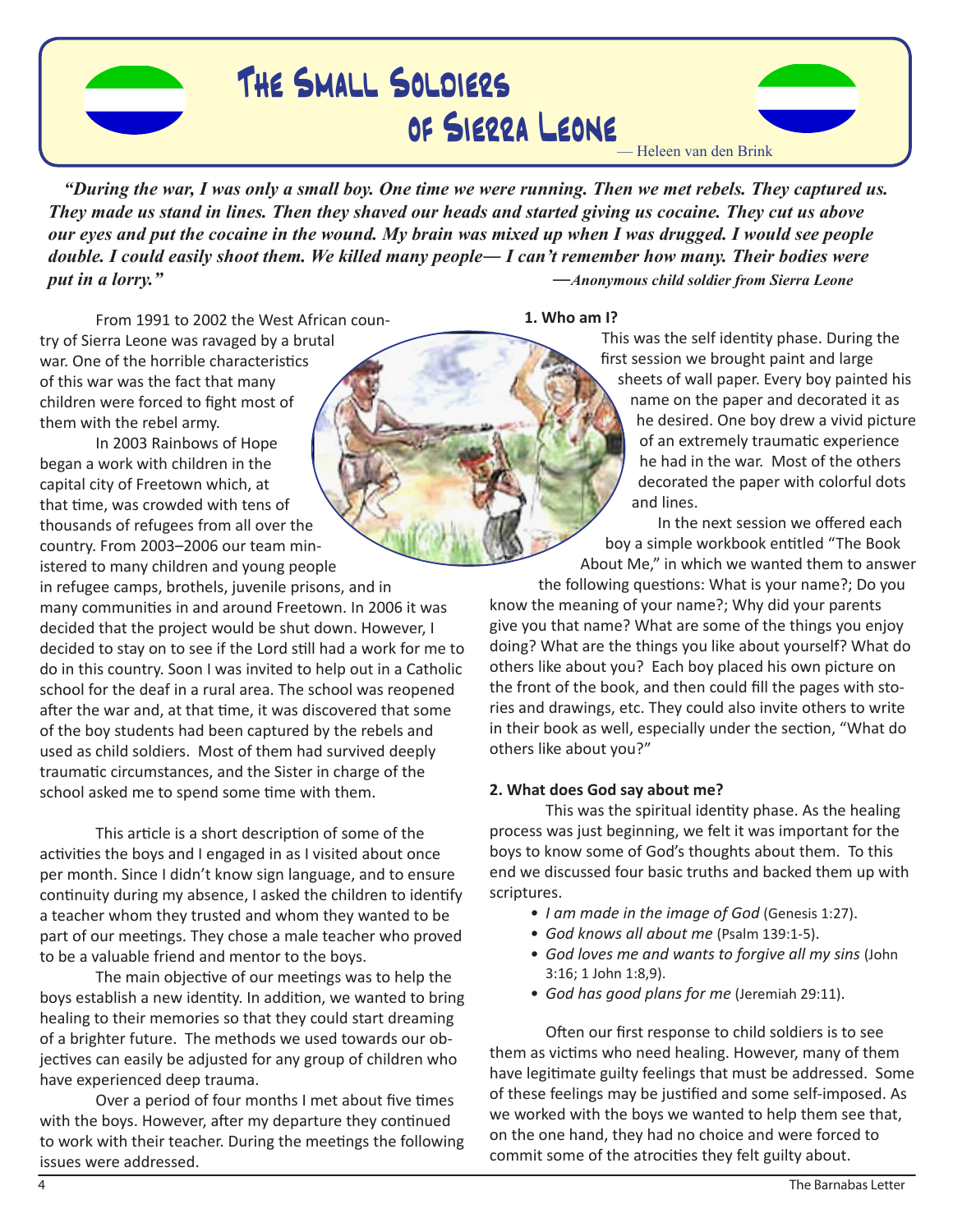On the other hand, we recognized that there may have been situations in which they did have a choice but still chose to do the wrong thing. In either case, we wouldn't be helping the children by denying or covering up their feelings of guilt. Rather, we offered the amazing gift of Christ's forgiveness in His name, which brought a new and wonderful sense of freedom to the children.

## **3. Emotions**

During this phase we identified five basic emotions: happy, sad, afraid, anger and ashamed. Then we asked the boys to write stories, make drawings or tell about situations that induced these emotions. We left it up to them as to whether or not the events they wanted to talk about were related to the war.

We did a similar activity with a group of sexually abused girls at the same school. In their case, we placed two baskets on a table with an image of the cross. We first invited them to bring the "happy pictures" and to put them in the basket marked "Thank You Lord." Then we asked them to come forward with the drawings depicting situations of fear, sadness, anger and shame. As they put them in a basket marked "Help me, Lord", we discussed God's response to each of these feelings: Sad (Psalm 34:18; Psalm 62:8), Angry (Romans 12:19; Nahum 1:3), Afraid (Isaiah 43:1,5); Shame (Isaiah 43:4). Months later some of them testified how these Scriptures still encouraged them.

### **4. Family / Home**

Reconnecting with family was important for the boys, but it was often times painful. We asked the boys to share about their immediate and extended family and to draw pictures of their family members and their homes as they remembered them. Many times this brought them face to face with their losses, but we knew that grieving was part of their healing process.

#### **5. Stories of War**

Throughout the sessions the boys would share some of their experiences with us. However, we set aside time to meet with each boy individually to give them a chance to tell their own story about the war. We made sure that none of them left the session while they were still upset. One of the boys shared how he would always have nightmares after talking about war experiences. We prayed for him and he told us later that there had been no bad dreams the following night.

#### **6. New Beginnings**

We wanted the boys to know that God had plans to give them a hope and a future. Printed in large letters on the page following the stories of war in the boys' books was 2 Corinthians 5:17: *Therefore, if anyone is in Christ, he is a new creation; the old has gone, the new has come!* We explained how God wants us to give each of us a new beginning; a new identity. We don't have to live in the shadow of our past, but

in Christ we can be a new person. We then asked the boys to share their dreams for the future and they made drawings of their future lives as carpenters, family men, etc.

### **7. Closure**

At the end of our last meeting the Sister who is in charge of the school (and who had a very good relationship with the boys) came in and affirmed her love and acceptance of the boys. The boys decided that the books they made would stay with her in a safe place, but that they would have access to them at any time. The Sister then prayed for them and gave each of them a blessing.

### **Reflections**

The above described intervention was very basic and in many ways imperfect, especially as some of the boys were very limited in their communication. However, months later, it was reported that most of the boys were doing reasonably well (and some very well). I believe there were several reasons for any such success.

- The presence of a trusted teacher who was able to take off his teacher's hat and put on his counselor's hat to provide continued care.
- The presence of the Sister, a prayerful woman who was both strict and loving towards the boys.
- The fact that most of the boys stayed in the safety of the boarding home while in school. Their sometimes disruptive behavior was met by the staff with more understanding than their parents (often traumatized themselves) probably would have been able to give.
- Last but not least, we believe that God's healing presence made it possible for the boys to face the realities of their past, and also to begin to believe that a brighter future was possible for them.

*The film "Blood Diamond" and the book "A Long Way Gone, Memoirs of a Boy Soldier," by Ishmael Bah* (New York: Sara Crichton Books, 200 ) give a *Nivid and accurate picture of what child soldiers went*  $$ 

 *Heleen van den Brink wastrained in child & youth psychology and counseling. After working in a mental health care setting in the Netherlands for some years, she joined the WEC/Rainbows of Hope team in Sierra Leone in 2003. When this ministry closed down in 2006, she stayed on in the country and is currently working with "City of Rest." a Christian rehabilitation centre for drug addicts and the mentally ill.*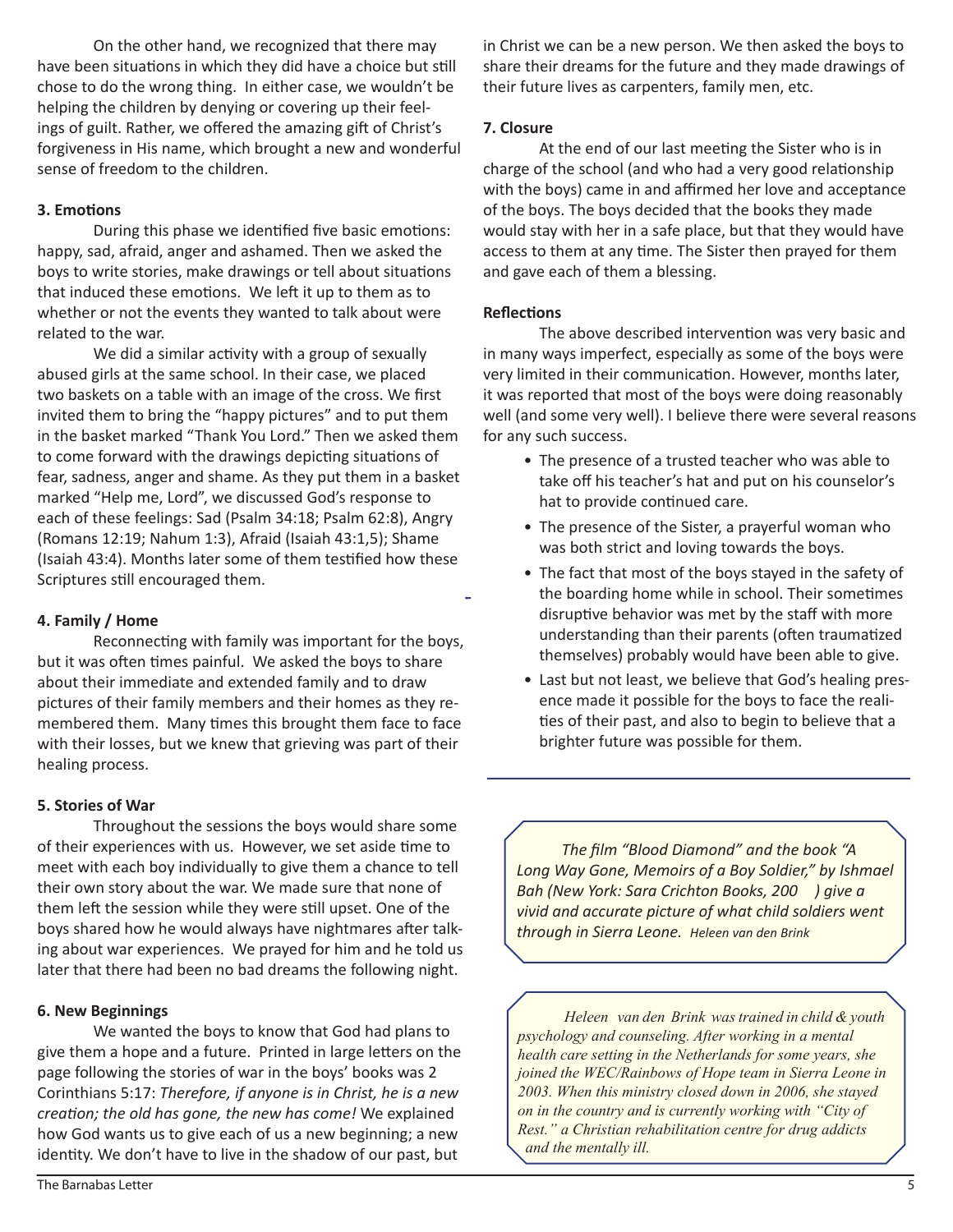# *A Girl Soldier's Story*

*— Divine Inheritance.org\** 

*I watched others beaten till they bled and died in front of my eyes.* 



**A** counselor from our Australia team was able to interview a few girls in Southeast Asia who had escaped from the a a few girls in Southeast Asia who had escaped from the army. Here is one of the stories she

*"Please excuse my tears, they must fall because there are many things I cannot say. My tears must speak for me.* 

*My parents were drug traffickers, but they were addicts too. I think some of you have seen what drugs can do. They make you a slave to their hunger, and eventually a thief and a beggar. That is what happened to my father. The last I knew, he was begging on the streets. I have been a thief, too, but I am not begging yet.*

*Having no good place to go as a teenager, I was recruited into the army when I was 15 years old. There were about 200 of us. We lived on a tall hill with gray walls that stretched high over our heads. The barracks were very close to the capital city and a long way from home. There were soldiers that stood guard along those walls. The guards were not there to protect us—they were there to keep us in.*

**E** *Pery day we built guns. At 5:00 AM every day we did our morning run and by 8:00 AM we were*  $\frac{d}{dx}$  *E Every mus. My job was to clean them. We worked at a did our morning run and by 8:00 AM we were constructing guns. My job was to clean them. We worked at a* 

*Now I can't go back to my people; I can speak no words that shield me from the pain* 

*munitions factory, but* 

*we were also soldiers.* 

*Some of us were very young; some were very small, even only 3 years old. Others had lived there so long that they were over 30 years old. Many of us were girls. "Obey" our bosses said, and we had many bosses. Obedience: that was the motto. If we tried to escape, well, the guards would shoot.* 

*Everybody rotated through guard duty at different intervals through the night. Every night the drill signal sounded and we had to hustle out of bed, rush into our uniform and be in parade formation within 30 seconds. How easy is that? Those who were late were beaten. We hit them too, because if they got there in time, we didn't have to drill that next day. But that happened about as often as a chicken goes a day without pecking the dust for food. Almost every night we were drilled, so we slept light. Sometimes we had to run to a village in the dark of night* 

*with guns or crawl through trenches in the mud and rain—everybody 13 and older that is. The littlest kids were our "gophers." They ran errands for everybody during the day.*

*One day I ran away. I was scared, but I did not die. Now I can't go back to my people. I am so troubled because of the things I have seen and done. I can speak no words that shield me from the pain, so I will not speak. My many tears will speak for me."*

# **A WAR ZONE IS NO PLACE FOR A CHILD.**



Photo: Peter Mantelo

#### **Divine Inheritance**

has a historical presence in Southeast Asia spanning over 120 years of work with children and families. They exist to save both girls and boys from the army. In the past two years alone, they have rescued over 100 child soldiers.

**Rescuing Soldiers One Child At A Time** www.divineinheritance.com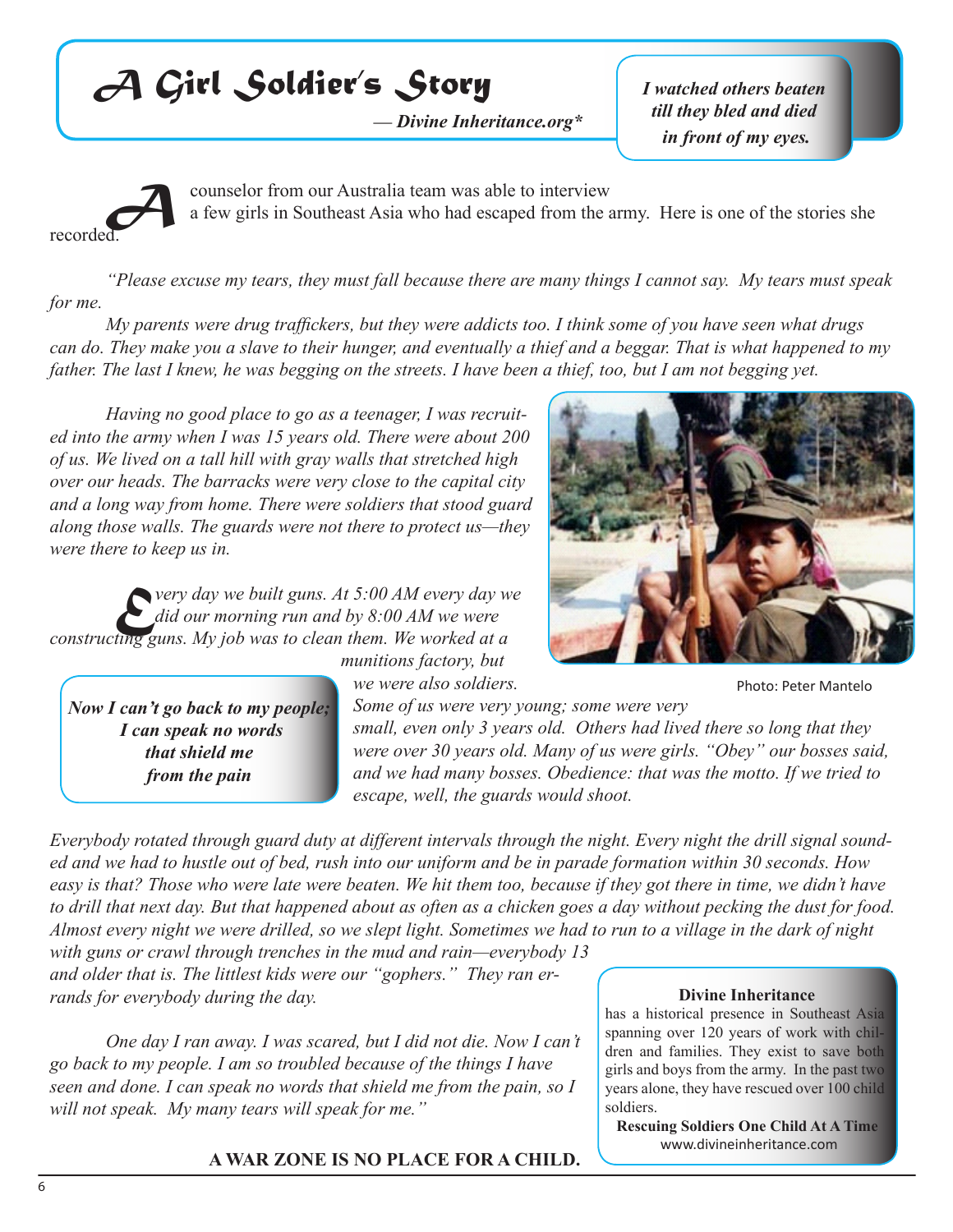# **NEWS • EVENTS • RESOURCES**





# **Books**

## *Healing the Children of War*  By: Phyllis Kilbourn *Marc – World Vision / 1995 Available through crisicaretraining.org* As a handbook for ministry to children who have suffered deep trauma, this book is designed to give practical guidance to Christians who desire to be of service to little ones whose lives have

# § *Girl Soldier: A Story of Hope for Northern Uganda's Children*

been shattered by conflict.

By: Faith J. H. McDonnell, Grace Akallo *Chosen/2007* - ISBN 0800794214 The story of child soldier Grace Akallo is a tale of savagery and abuse on the one hand, and the redeeming grace of Christ on the other.

§

# *One Day the Soldiers Came: Voices of Children in War*

By: Charles London *Harpercollins Publishing / 2007*  ISBN 0061240478 In this book Charles London takes us into

the world of refugee children. Their remarkable stories and drawings touch the heart, offering a firsthand portrait of the war that rages beyond the headlines.

## §

*No Place To Be A Child* By: James Garbarino, Kathleen Kostelny, Nancy Dubrow

> *Lexington Books / 1991* ISBN 0669244414

This book takes readers on a journey inside the lives of children forced into servitude during wartime in many countries. Interviews with children in war zones around the world provide new insight into how the young cope and how an amazing number triumph against all odds.

*Children Not Soldiers*

By: Isobel McConnan, Sarah Uppard *Save the children / 2001* ISBN 184870498

This book provides guidance for those working with children directly involved in armed conflict. Drawing on lessons of experience from different countries, it highlights issues of special concern and areas where further research is needed.

## *Helping Children Cope with the Stresses of War: A Manual for Parents & Teachers*

§

By: Mona Macksoud *Unicef / 2000* ISBN 9280620878 A tool for parents and teachers in helping children cope with the stresses of war and other forms of systematic violence.



**www.savethechildren.org SAVE THE CHILDREN**

Downloadable resources:

## *Child Soldiers: Care and Protection of Children in Emergencies*

by: Mark Lorey *Save the Children / 2001* Description: Field Guide: Protection of Children in War

## *Prevention of Under-Age Military Recruitment*

By: Multiple Authors *Save the Children / 2006* Description: Save the Children Report on Prevention of Underage Military Recruitment.

## §

## **www.child-soldiers.org COALITION TO STOP THE USE OF CHILD SOLDIERS**

This organization works to prevent the recruitment and use of children as soldiers. Check out the Library section for resource material.

## *Child Soldiers Global Report 2008*  available by download

This report, published every three to four years, contains entries by 197 countries documenting military recruitment legislation and practice, and child soldier use by governments and armed groups across the globe. It also provides information on the treatment of child soldiers captured by government forces and on disarmament, demobilization and reintegration programs for child soldiers where these have been put in place.

## § **www.unicef.org/publications UNICEF**

## *Will you listen? Young voices from conflict zones*

Languages: English French Spanish This report compiles the views and recommendations of some 1,700 children and young people in 92 countries.

## §  **www.emmanueljal.org/projects War Child**

Both a book and a movie, *"War Child"* documents the story of Emmanuel Jal, a child soldier in both the Sudan and Ethiopia. He now uses his music to bring awareness to the world of the plight of African child soldiers. His music was also used in the movie Blood Diamond.

# **Look For Crisis Care Training 2009**

## **Street Children Module** Dakar, Senegal - January

California, USA - May

**Crisis Care Core Module** Charlotte, N.C., USA - May

**Orphan Care Module** Colorado, USA - September

*Check web site for dates and venues* crisiscaretraining.org